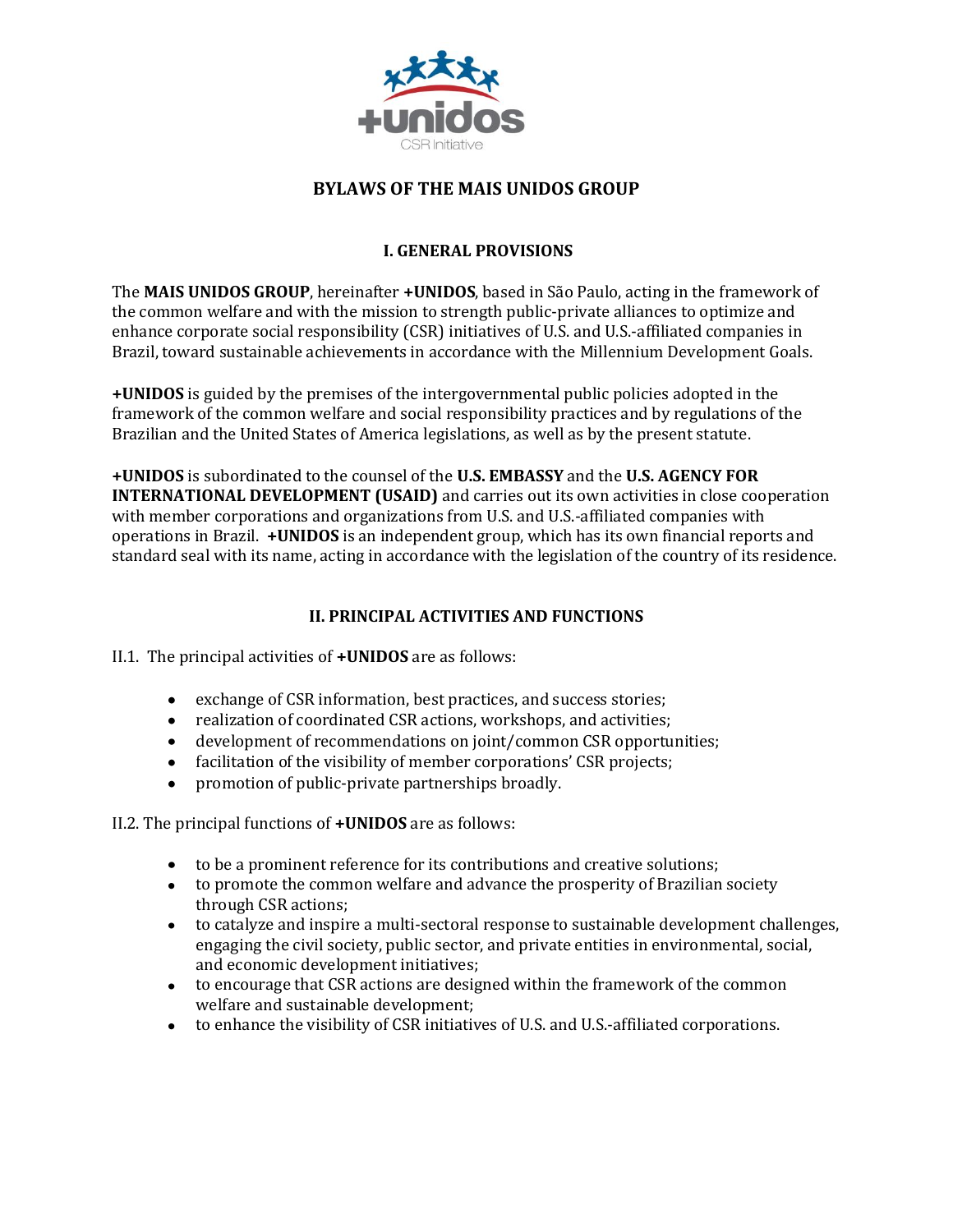#### **III. MEMBERSHIP**

III.1. **+UNIDOS** shall be comprised of representatives from U.S. and U.S.-affiliated corporations and organizations with operations in Brazil who wish to participate and agree to abide by the **+UNIDOS'** statutes. Corporations that are Brazilian-owned, but have strong links to a U.S.-based headquarters, shall be permitted to participate in **+UNIDOS**. The Board shall have the possibility to establish other membership criteria as appropriate.

III.2. Representatives of U.S. and U.S.-affiliated corporations who would like to be members shall fill out the membership form, complete financial obligations and receive membership approval by the Steering Committee.

III.3. An annual financial contribution of \$25K BR for group administrative costs and allocations to cover current project implementation partners for the duration of elected +Unidos projects will constitute membership dues.

III.4. The Steering Committee shall maintain a record of all members and contact information.

### **IV. STRUCTURE AND GOVERNANCE**

IV.1. **General Assembly – Responsibilities –** The General Assembly shall provide input regarding decisions of **+UNIDOS** and actively participate in **+UNIDOS** activities and meetings. They shall be the primary beneficiaries of **+UNIDOS'** activities.

IV.2. **General Assembly – Structure –** The General Assembly shall be comprised of all formal members of **+UNIDOS**.

IV.3. **Board of Directors – Responsibilities –** The Board of Directors ("Board") shall have supervision, control, and direction of the affairs of **+UNIDOS**, shall determine its policies or changes therein within the limits of the bylaws, and shall actively prosecute its purposes. Governance of group activities as well as term limits shall be overseen by the Board in partnership with the US Embassy and related Steering Committee teams. The Board and its individual members will serve to represent the institution in case of special events and/or invitations to do so. Board members are responsible to seek throughout their terms a nominee to succeed their positions.

IV.4. **Board of Directors – Structure –** The Board shall consist of the U.S. Ambassador and the USAID Mission Director, as well as presidents/chief executive officers (CEOs) of member corporations. The Board shall consist of no more than fifteen CEOs. The Board shall be led by a CEO as Co-Chair, with the U.S. Ambassador as Honorary Co-Chair. Each Board member shall have one vote and decisions shall be approved by a simple majority. Board members shall serve a term of two years and shall be permitted to serve more than one term. CEOs from all participant companies are entitled to serve as a Board Member. The nominations shall be made by another Board member or by self-nomination to one of the Co-Chairman. The nomination will be approved if there is no objection by any of the Board members. At the end of each Board member's term, a new Board member(s) shall be nominated to fill upcoming vacancies, or the existing Board member shall nominate him/herself to serve another term. Nominees shall be approved by a simple majority of the present/outgoing Board members. If a Board member is no longer the CEO of the company, (i.e. change of jobs), the company will keep its seats on the Board which will be fulfill by the new CEO, if so he/she desires to be a Board member.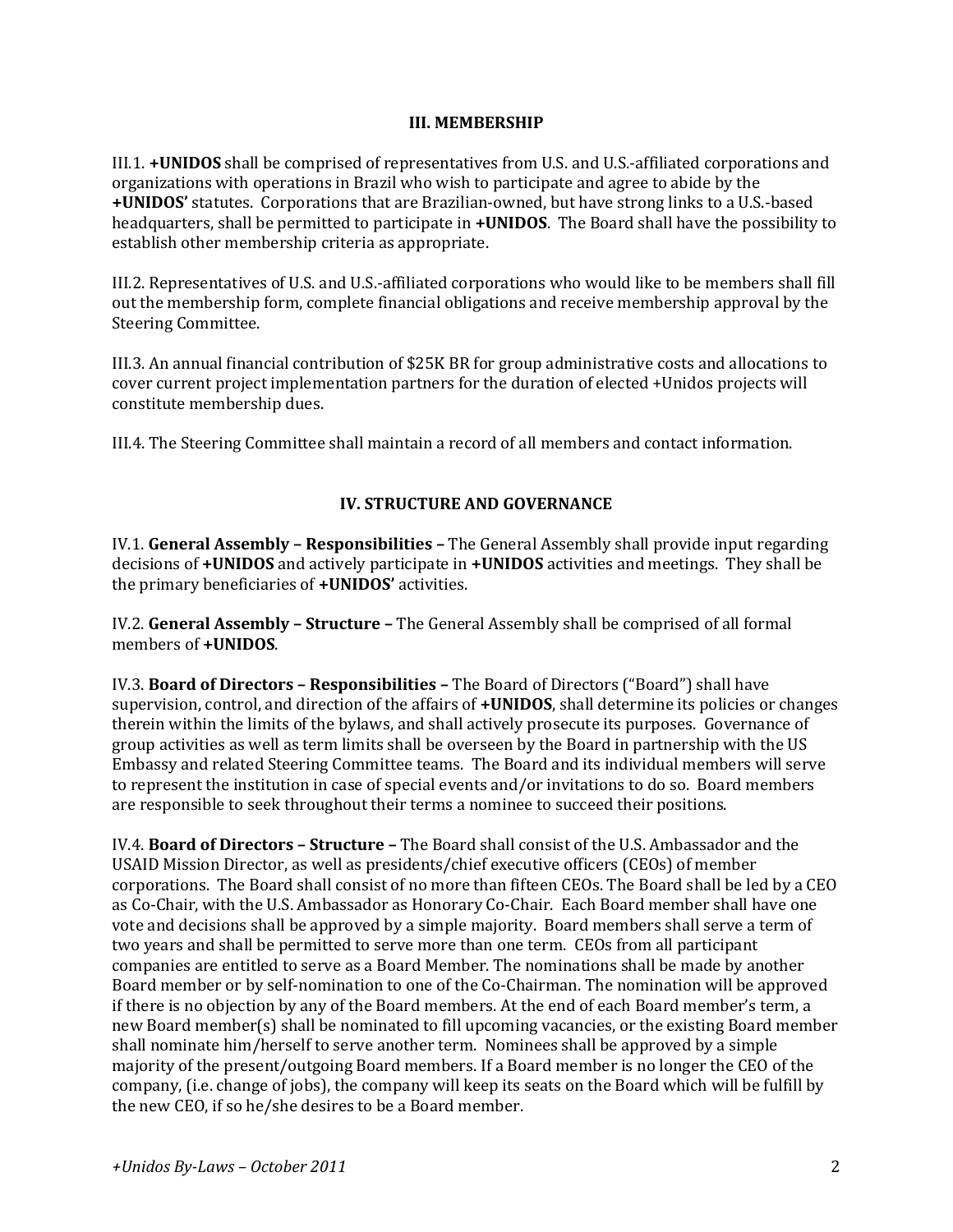IV.5. **Steering Committee – Responsibilities –** The Steering Committee shall support the affairs of the Board and assist in actively prosecuting the purposes of **+UNIDOS**, including preparation for and attendance at all Board and General Assembly meetings. The Steering Committee shall also oversee the activities executed by various other support committees such as governance and communications.

IV.6. **Steering Committee – Structure –** The Steering Committee shall be comprised of workinglevel representatives of the corporations represented on the Board, as well as voluntary representatives from non-Board corporations that are members of the **+UNIDOS**. Volunteer membership with voting rights is contingent upon active participation in at least three Steering Committee meetings. Each Steering Committee representative shall have one vote and decisions shall be approved by a simple majority. Each Steering Committee member shall serve a term of two years and shall be permitted to serve more than one term. The Steering Committee shall develop officer positions (e.g. chair, secretary) and ad hoc committees, as appropriate.

IV.7. **Administrative Coordinator – +UNIDOS** shall have an Administrative Coordinator who works closely with the Board and Steering Committee to implement their decisions. The Administrative Coordinator shall communicate frequently with the U.S. Embassy, USAID, the Board of Directors, the Steering Committee, and the General Assembly. The Administrative Coordinator shall be a member of the Steering Committee or a third party, as appropriate The Administrative Coordinator must partner with USAID and the Chairs of both the Board and Steering Committee to help preserve the group's by-laws and to play a lead implementation role of the group's strategic plan. Any Administrative Coordinator must be legally prepared to receive membership dues, process operational expenses and oversee grants and due diligence of group project partners.

IV.8. **Vacancies –** Vacancies among Board and Steering Committee members shall be filled by nominations by existing Board or Steering Committee members and approved by a simple majority of the respective entity, to fill the remaining term of office. Upon vacancies not prearranged for succession, an open process of recruiting Board or Steering Committee volunteers may be exercised. The U.S. Ambassador and/or Board co-Chair CEO/president can nominate and invite replacement members to be approved by majority vote. Likewise, the Steering Committee chair can nominate/invite new members.

### **V. FINANCIAL MANAGEMENT**

V.1. Mais Unidos is a not-for-profit Group. The Board shall determine membership contributions (e.g. annual dues, voluntary donations) by a simple majority vote. Dues primarily shall be used to fund **+UNIDOS**-elected projects, as well as related operations of the group activities, with excess funds to be used on activities as the Board decides. The Administrative Coordinator shall account for the funds via financial reports.

#### **VI. MEETINGS**

VI.1. **Regular Board of Director Meetings –** There shall be a Board meeting no less than two times per year. A quorum for the Board meetings shall be a simple majority. If a Board member cannot attend a meeting, the Board member shall be permitted to designate a temporary representative to